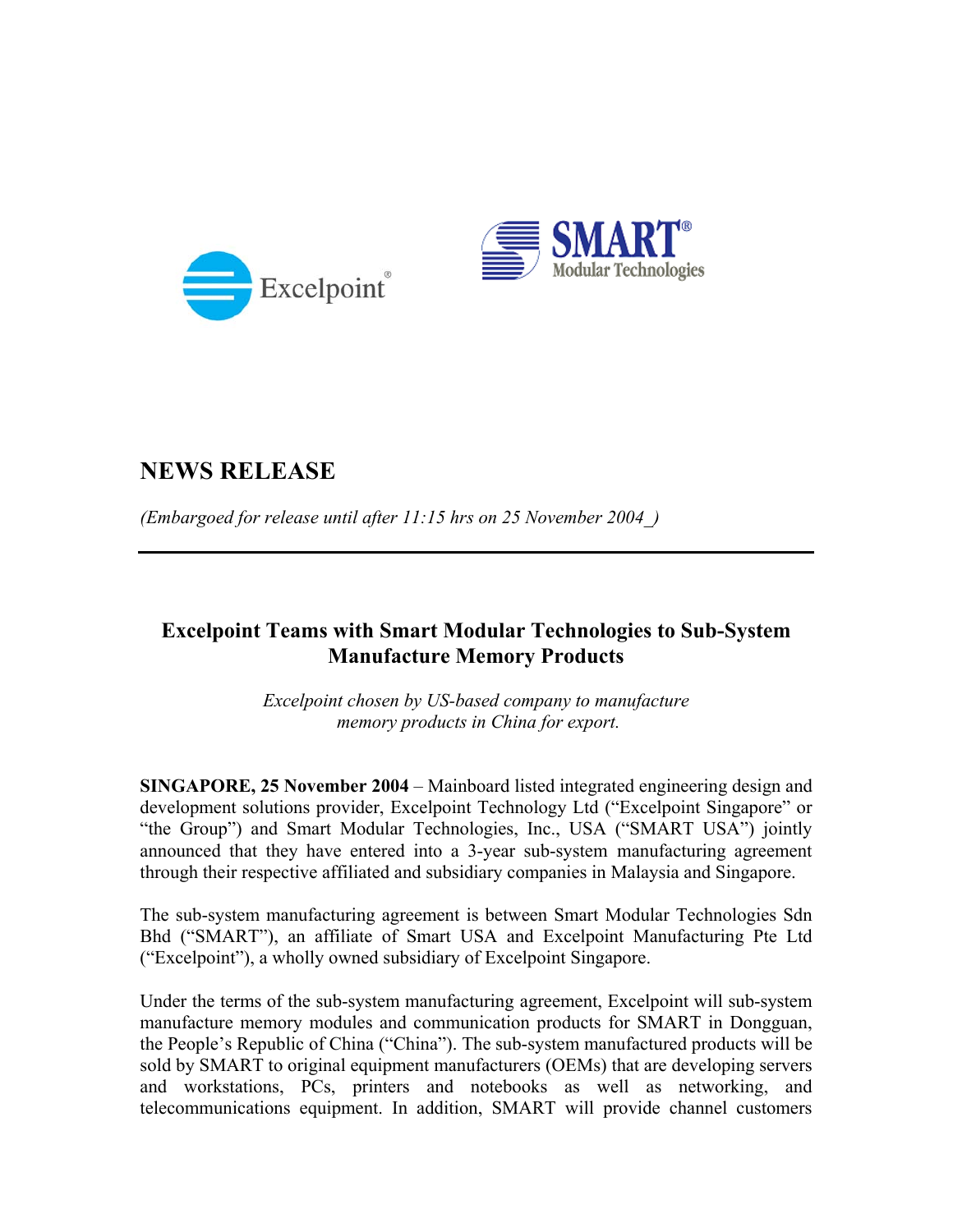memory upgrade solutions for workstations, desktops, laptops, and networking applications.

The sub-system manufacturing activities will take place in Excelpoint's new 3200 sq meter factory located in Dongguan China. SMART will work closely with Excelpoint to ensure that its established high standards and quality manufacturing processes are maintained. SMART will provide direction, equipment, technical expertise and management to Excelpoint.

Commenting on the Group's new footprint, Mr Albert Phuay - Chairman and Group Chief Executive Officer of Excelpoint said: "The Group's entry into sub-system manufacturing is a natural progression for our business and we are very fortunate to have found a good partner and customer in Smart Modular. This is a "win-win" situation for both parties and marks the beginning of a success and mutually beneficial relationship between both companies."

SMART is a leading designer and manufacturer of memory modules and memory cards. The company's growth has been propelled over the years by an OEM business strategy characterized by commitment to quality, advanced technical expertise, fast time-tomarket, build-to-order flexibility and unparalleled customer service. SMART has additional manufacturing locations in North America, The Dominican Republic, Puerto Rico, Malaysia, Brazil and India.

"SMART has an accomplished reputation for its commitment to quality which cannot be compromised," according to Mohana Krishnan D., Vice President Asia/ Pacific for SMART. "As we move into this new region, it's important that we ensure our high standards by working with a company which has similar values. By combining Excelpoint's regional business experience and practices with SMART's manufacturing expertise, we feel confident that we have teamed with the right company as we expand into China."

Excelpoint anticipates minimal capital expenditures as a result of this arrangement, as all equipment, machineries, and expertise will be provided by SMART. This agreement is not anticipated to significantly impact the financial performance of Excelpoint in the current financial year. The new factory is expected to be operational by the first quarter of FY2005, and the non-exclusivity of this agreement will give Excelpoint the option to work with other potential customers who are looking to manufacture in China.

## **About Excelpoint Technology Limited**

Excelpoint Technology Limited ("Excelpoint") is one of the region's leading integrated engineering solutions providers. Its geographic reach spans the Asia Pacific region through a network of more than 30 subsidiaries. Excelpoint specialises in providing a broad spectrum of services that range from the supply of electronic components and chipsets to design and development services and the sub-system manufacture of memory